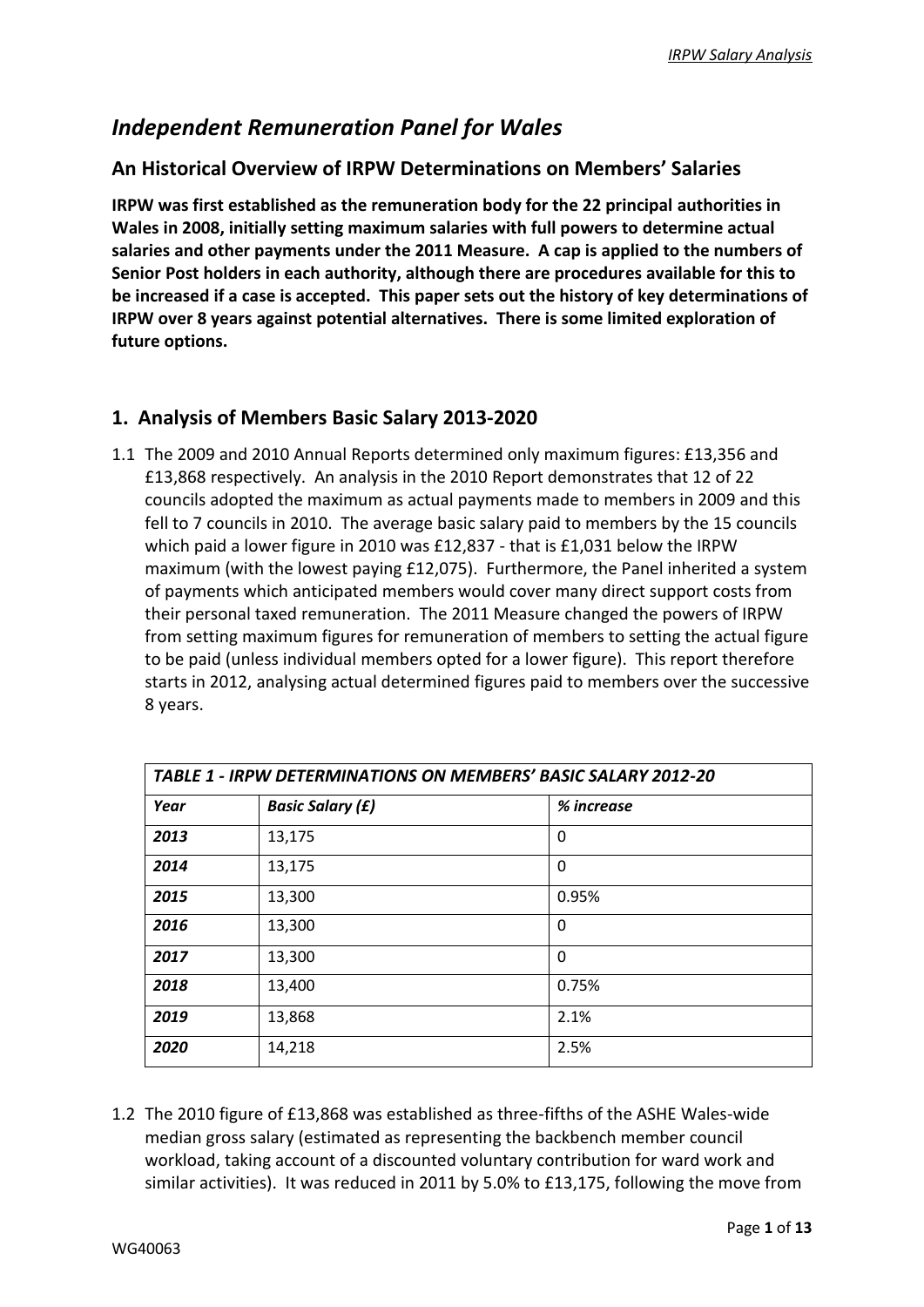setting a maximum to prescribing the basic salary. In fact, the Panel departed from the median salary reference point in the year following its inception and the gap has widened further each successive year - over the following 7 years the Wales Median Salary has increase by 16.8% compared to the IRPW basic rise of 6.4% in the same period.

- 1.3 The 2009 report removed the support cost element from the previous basic taxed allowance on the grounds of transparency, specifying for the first time that councils must provide the necessary support for members to carry out their duties, such as IT, telephone and postage, without cost to the member. However, this change has taken many subsequent years to achieve in full. The obligation on Authorities to meet costs of measures to protect members where necessary from physical attacks or intimidation, whether physical or via social media, was included from 2020.
- 1.4 Table 2 represents IRPW determinations on basic salary over 8 years set against alternative measures and benchmarks. These are: Retail Prices Index, Consumer Prices index, Median Wales-wide Salary, NJC scale, Living Wage, Assembly Members and MPs. For the purposes of this analysis the NJC reference point is the % increases applied to spinal point 27 on the pay scale. For each option, the same starting point (IRPW determined salary of £13,175 for 2013) has applied to it the percentage awarded to each of the comparators over the 8 years. *These are therefore notional figures which illustrate the application of alternative percentage increases. (The actual figures relating to each measure are included in the Notes towards the end of this report)*

|      | TABLE 2 - ALTERNATIVE MEASURES AND BENCHMARKS FOR BASIC SALARY (2012 |            |            |        |           |             |        |            |  |  |
|------|----------------------------------------------------------------------|------------|------------|--------|-----------|-------------|--------|------------|--|--|
|      | baseline)                                                            |            |            |        |           |             |        |            |  |  |
| Year | <b>IRPW</b>                                                          | <b>RPI</b> | <b>CPI</b> | Wales  | NJC SP 27 | Living      | AMs    | <b>MPs</b> |  |  |
|      | basic                                                                |            |            | Median |           | <b>Wage</b> |        |            |  |  |
|      | salary $(f)$                                                         |            |            |        |           |             |        |            |  |  |
| 2013 | 13,175                                                               | 13,175     | 13,175     | 13,175 | 13,175    | 13,175      | 13,175 | 13,175     |  |  |
| 2014 | 13,175                                                               | 13,531     | 13,518     | 13,702 | 13,267    | 13,425      | 13,175 | 13,307     |  |  |
| 2015 | 13,300                                                               | 13,747     | 13,720     | 13,784 | 13,321    | 13,828      | 13,175 | 13,440     |  |  |
| 2016 | 13,300                                                               | 13,912     | 13,734     | 13,922 | 13,587    | 14,257      | 13,175 | 14,824     |  |  |
| 2017 | 13,300                                                               | 14,259     | 13,775     | 14,297 | 13,723    | 15,326      | 13,306 | 15,017     |  |  |
| 2018 | 13,400                                                               | 14,845     | 14,175     | 14,441 | 13,860    | 15,970      | 15,662 | 15,227     |  |  |
| 2019 | 13,686                                                               | 15,245     | 14,515     | 14,758 | 14,137    | 16,672      | 15,991 | 15,501     |  |  |
| 2020 | 14,068                                                               | 15,702     | 14,805     | 15,569 | 14,505    | 17,489      | 16,550 | 15,920     |  |  |

1.5 Table 3 sets out the analysis of the percentage increases represented in table 2. The final column aggregates these increases.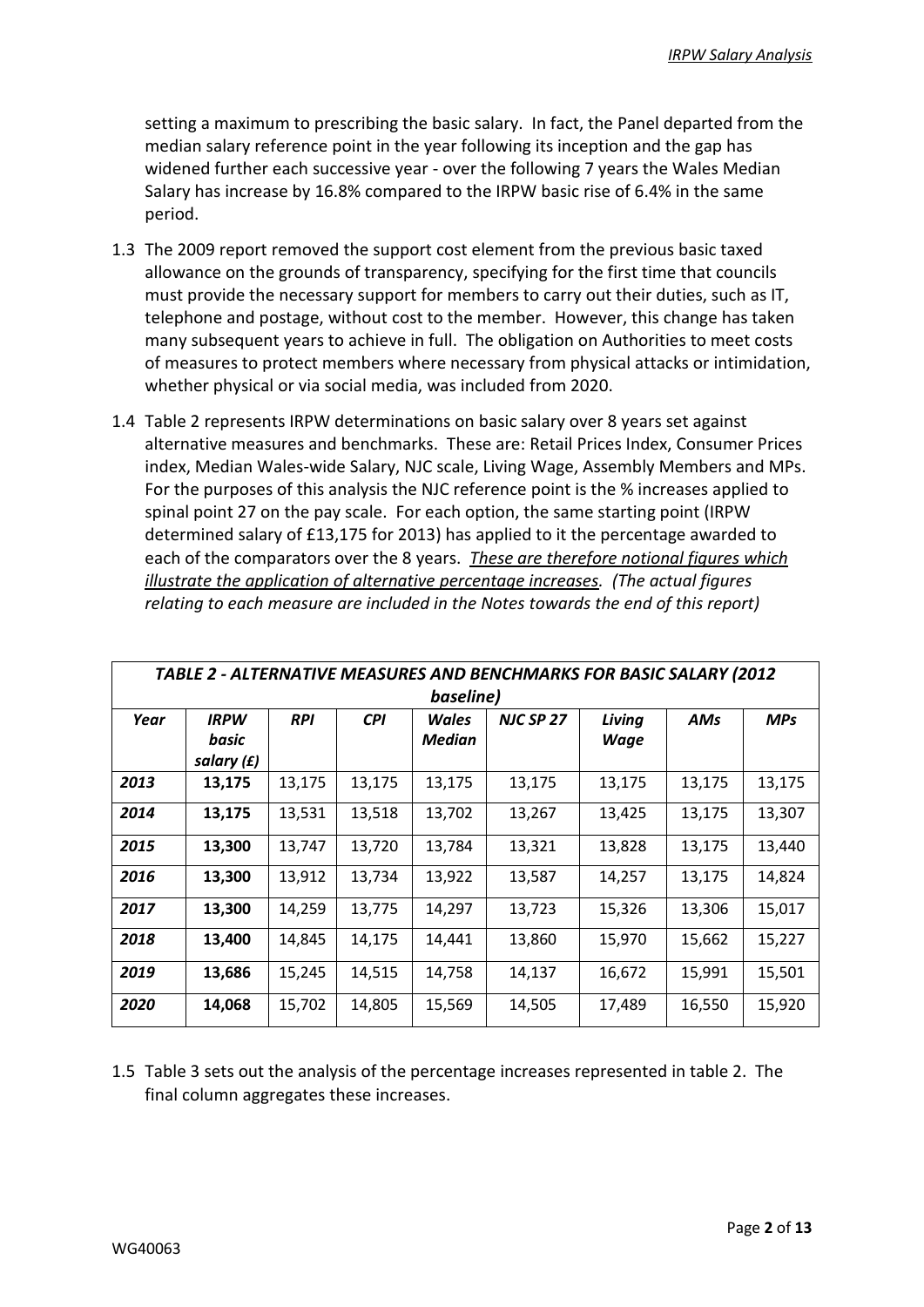|                    | TABLE 3 - PERCENTAGE INCREASES BY ALTERNATIVE MEASURES OR BENCHMARKS |              |      |              |             |      |      |      |                                     |
|--------------------|----------------------------------------------------------------------|--------------|------|--------------|-------------|------|------|------|-------------------------------------|
| Year               | 2013                                                                 | 2014         | 2015 | 2016         | 2017        | 2018 | 2019 | 2020 | <b>TOTAL</b><br>7 years<br>compound |
| <b>IRPW Basic</b>  |                                                                      | $\mathbf{0}$ | 1.0  | $\mathbf{0}$ | $\mathbf 0$ | 0.8  | 2.1  | 2.5  | 6.4%                                |
| <b>RPI</b>         |                                                                      | 2.7          | 1.6  | 1.2          | 2.5         | 4.1  | 2.7  | 2.0  | 18.2%                               |
| <b>CPI</b>         |                                                                      | 2.6          | 1.5  | 0.1          | 0.3         | 2.9  | 2.4  | 2.0  | 12.4%                               |
| Wales<br>Median    |                                                                      | 4.0          | 0.6  | 1.0          | 2.7         | 1.0  | 2.2  | 5.5  | 16.8%                               |
| <b>NJC SP 27**</b> |                                                                      | 0.7          | 0.4  | 2.0          | 1.0         | 1.0  | 2.0  | 2.6  | 10.0%                               |
| <b>Living Wage</b> |                                                                      | 1.9          | 3.0  | 3.1          | 7.5         | 4.2  | 4.4  | 4.9  | 32.7%                               |
| <b>AMs salary</b>  |                                                                      | $\Omega$     | 0    | $\Omega$     | 1.0         | 17.7 | 2.1  | 3.5  | 25.6%                               |
| <b>MPs salary</b>  |                                                                      | 1.0          | 1.0  | 10.3         | 1.3         | 1.4  | 1.8  | 2.7  | 20.8%                               |

\*\*SP27 changed to SP20 from 2019

- 1.6 The ASHE median gross salaries measure is published by WG each October. It varies across the principal authorities in Wales. It has also fluctuated between areas in recent years. The latest 2019 weekly figure for Wales is £535. In Merthyr the 2019 weekly median salary is £468 whilst in Neath Port Talbot it is £613. In 2016 the highest figure was in Flintshire and the lowest in Blaenau Gwent and, before that, Powys.
- 1.7 Successive increases, reductions and freezes in the IRPW determinations have been driven by perceptions of public acceptability, especially with reference to LA staff salary increases over the same period (in fact, discounting incremental increases received by most staff, the NJC increase was 10.0% compared to IRPW 6.4% over 7 years - see Table 3). In direct discussions with members, reference was often made to comparisons with officers they worked with as being a deterrent to accepting IRPW increases.
- 1.8 Acceptability by LA members themselves, evidenced by individuals opting out of increases in a particular year, has also influenced Panel deliberations. The latest figures show that three principal authorities, Merthyr, RCT and Torfaen, have between them 97 basic and 76 senior salary holders who have not accepted their full salaries. The remaining 19 authorities between them have just 20 basic holders and 10 senior holders not taking their full salaries (See appendix 1). Often, refusals to accept IRPW determined salaries appear to be transitory, with members taking the rise in subsequent years - thus this may be deferral rather than refusal. Note that some of the returns may be exaggerated due to the inclusion of members who did not draw their full salary because they left the council part way through the year.
- 1.9 The bodies responsible for setting Assembly Members' and MPs' salaries have also battled with public perceptions of acceptability for many years. This has resulted in salaries falling behind and then in significant catch up adjustments - most recently in 2015 for MPs and in 2017 for AMs. The Independent Remuneration Board has subsequently adopted annual indexation based upon ASHE gross median earnings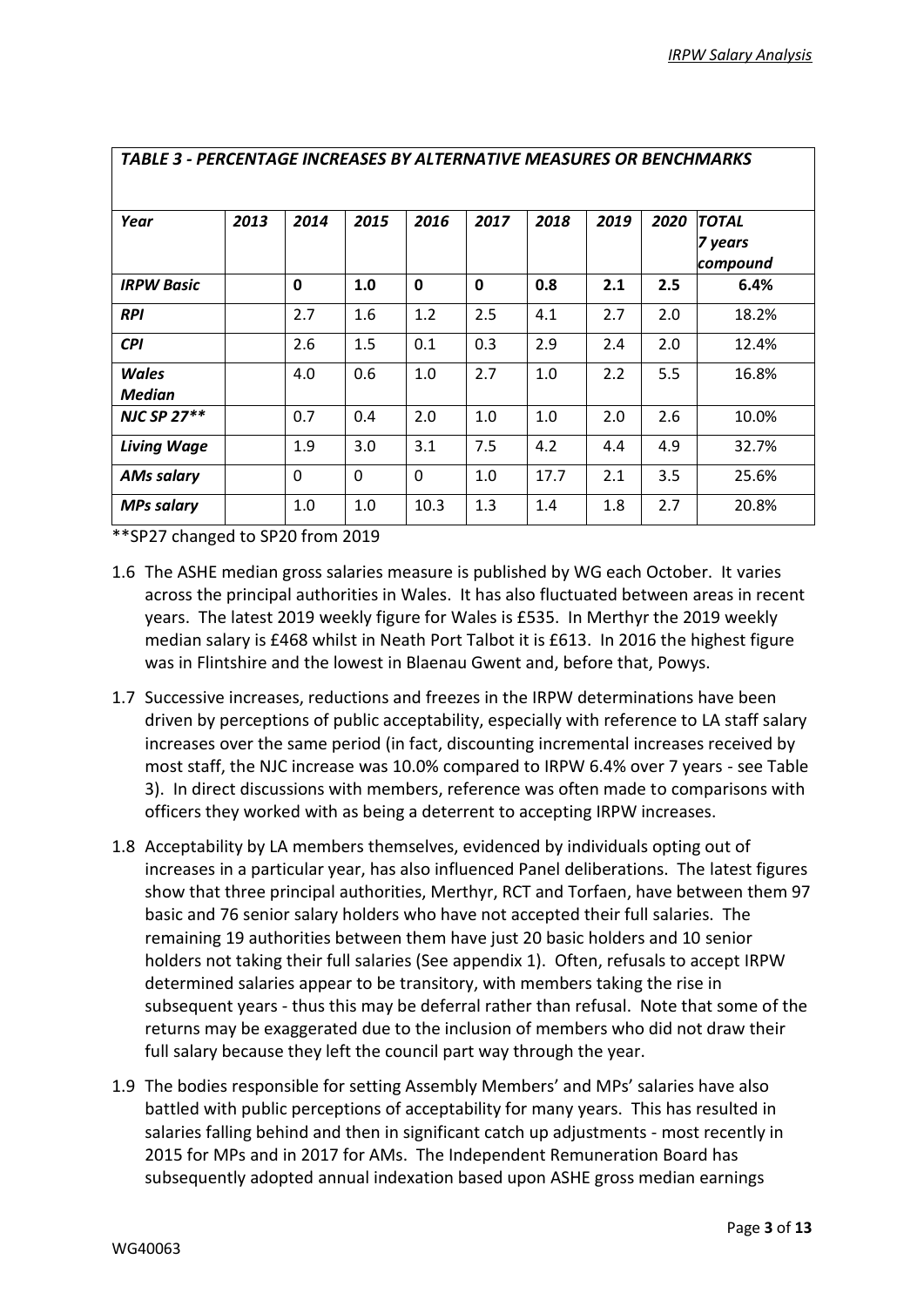(March to March of the preceding year). In 2013, IPSA consulted on a proposal (following the significant uplift) to "link changes in MPs' pay to their constituents' pay across the country". Technically, the implementation of this proposal is referred to as AWE-KAC3 published by ONS in the previous October to be paid from April each year. (Average Weekly Earnings - the analysis by the Office of National Statistics of 3 months of total weekly pay, May-July, compared with the same 3 months of the previous year).

1.10This analysis has included the proposed 2020 increase of £350 to the basic salary as agreed for 2020. This would represent a percentage increase of 2.5% over 2019 (£13,868 to £14,218). It is determined that senior salary holders would benefit only by the £350 basic increase. The percentage increase for senior salary holders would be between 0.7 and 2.3%. The Senior Salaries in the 2009 and 2010 IRPW Annual Reports were also significantly higher than the current levels. Differentials between basic salary and senior salaries have reduced over the past 8 years, though not substantially partially because of the higher increases to senior salaries (£800) determined in the 2019 Annual Report.

| <b>TABLE 4</b>    | <b>IRPW Determinations on Senior Salaries (£) 2012-20</b> |        |        |          |        |        |        |        |         |  |
|-------------------|-----------------------------------------------------------|--------|--------|----------|--------|--------|--------|--------|---------|--|
|                   | 2012                                                      | 2013   | 2014   | 2015     | 2016   | 2017   | 2018   | 2019   | 2020    |  |
| Leader            | 47,500                                                    | 47,500 | 48,000 | 48,000   | 48,000 | 48,100 | 48,300 | 49,100 | 49,450  |  |
| Dep Ldr           | 33,460                                                    | 33,460 | 33,500 | 33,500   | 33,500 | 33,600 | 33,800 | 34,600 | 34,950  |  |
| Exec Mem          | 28,780                                                    | 28,780 | 29,000 | 29,000   | 29,000 | 29,100 | 29,300 | 30,100 | 30,450  |  |
| Chair/Grp<br>Ldr  | 21,910                                                    | 21,910 | 22,000 | 22,000   | 22,000 | 22,100 | 22,300 | 22,568 | 22,918  |  |
| <b>Grp Leader</b> | 16,920                                                    | 16,920 | 17,000 | 17,000   | 17,000 | 17,100 | 17,300 | 17,568 | 17,918  |  |
| Civic Head        | 21,375                                                    | 21,375 | 21,500 | 21,500   | 21,500 | 21,600 | 21,800 | 22,568 | 22,918  |  |
|                   |                                                           |        |        |          |        |        |        |        |         |  |
| % increase        | $-8.7$                                                    | 0      | 1      | $\Omega$ | 0      | 0.2    | 0.4    | 1.7    | 0.7% to |  |
|                   |                                                           |        |        |          |        |        |        |        | 2.3%    |  |

## **2 Analysis of Senior Salaries 2013-2020**

*\*Band B has been used in calculations where there is more than one salary band for the post.*

#### *2.1. Leaders*

- 2.1.1 The figures in Table 4 represent the determinations made by IRPW between 2012 and its latest 2020 Annual Report for leaders of 22 principal councils in Wales, in 3 populations bands. In 2011 the Panel adopted a benchmark of the Wales Median Annual Salary: x2.5 for population Band A; x2.25 for Band B and x2 for Band C.
- 2.1.2 An analysis in the 2010 Annual Report demonstrated that just 5 of the 22 councils adopted the maxima as actual payments to leaders.
- 2.1.3 The Panel considers these posts to be full-time equivalent, though not 9-5, but accepts that post holders may have alternative employment. Post holders are not permitted by IRPW to receive remuneration for membership of either a National Parks Authority or a Fire and Rescue Authority or a Community or Town Council, which are the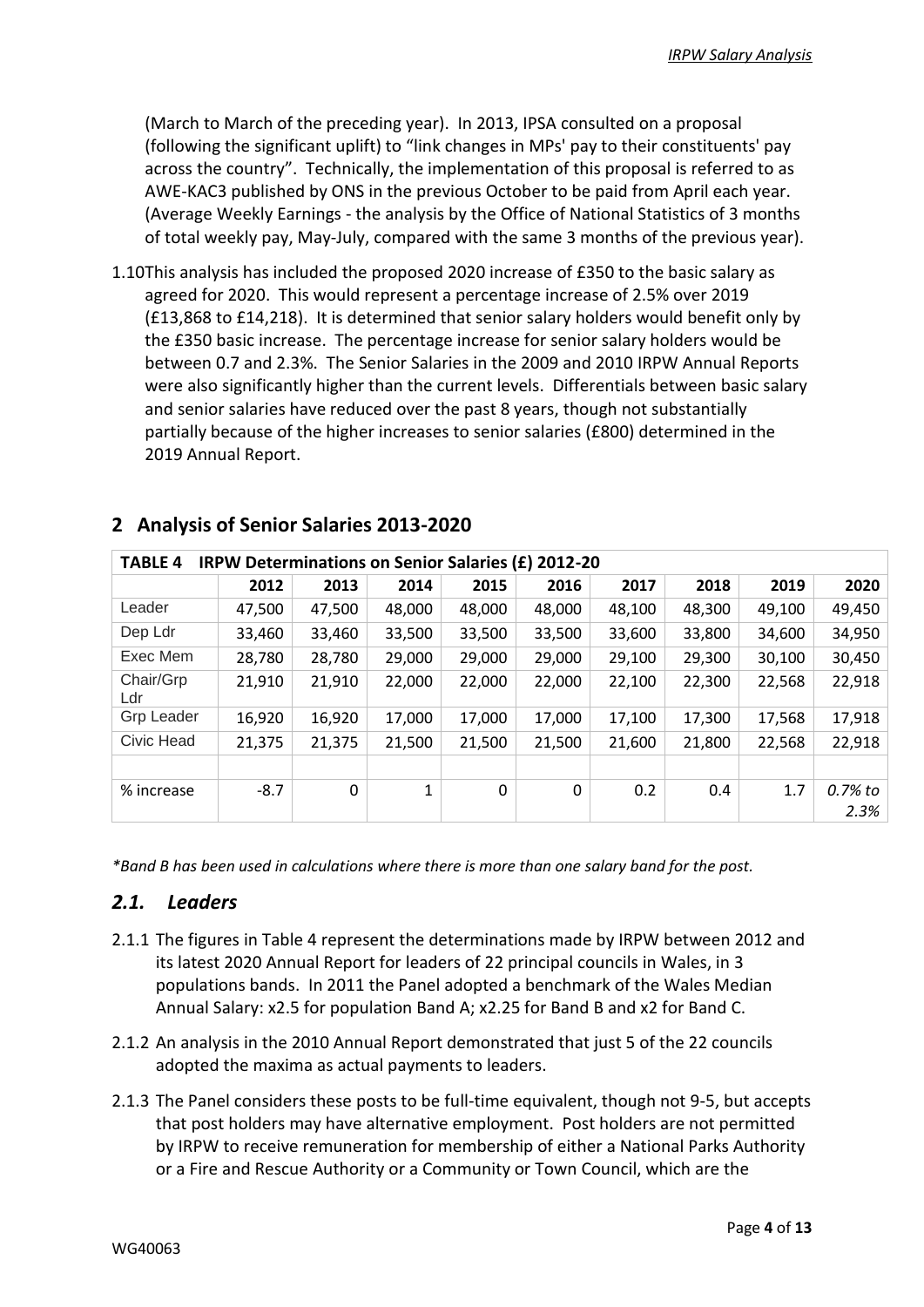responsibility of the Panel. Some leaders hold remunerated posts in the Welsh Local Government Association (WLGA), the Local Government Association (LGA) or on Welsh health boards or other public bodies. These bodies are beyond the scope of the IRPW.

2.1.4 There is evidence that some post holders do not draw their full salaries, do not claim certain expenses to which they are entitled, and/or make significant donations to charities.

#### *2.2. Deputy Leaders*

- 2.2.1 The figures in Table 4 represent IRPW determinations for Deputy Leaders over the same period. The initial calculation was a 10% uplift on Executive Members. 70% of a leader's salary was set as a benchmark figure in 2011.
- 2.2.2 The 2010 analysis demonstrated that 5 councils adopted the IRPW maxima and 3 councils did not pay any senior salary for this post.
- 2.2.3 The Panel considers these posts to be full-time equivalent but accepts that post holders may have alternative employment. Post holders are not permitted by IRPW to receive remuneration for membership of either the National Parks Authority or the Fire and Rescue Authority or Community or Town Councils, which are the responsibility of the Panel. Some post holders may hold remunerated posts in public bodies which are beyond the scope of the IRPW.
- 2.2.4 There is evidence that some post holders do not draw their full salaries, do not claim certain expenses to which they are entitled, and/or make significant donations to charities.

#### *2.3. Executive Members*

- 2.3.1 The figures in Table 4 set out the IRPW determinations on the salaries of Executive Members. The 2011 salary calculation was 60% of a leader's salary.
- 2.3.2 The 2010 analysis shows that 7 councils of the 22 paid the maximum IRPW executive members' salaries - 111 of 208 individuals would then have benefitted had their councils paid the maximum.
- 2.3.3 The Panel considers these posts to be full-time equivalent but accepts that post holders may have alternative employment. Post holders are not permitted by IRPW to receive remuneration for membership of either the National Parks Authority or the Fire and Rescue Authority or Community or Town Councils, which are the responsibility of the Panel. Some post holders may hold remunerated posts in public bodies which are beyond the scope of the IRPW.
- 2.3.4 There is evidence that some post holders do not draw their full salaries, do not claim certain expenses to which they are entitled, and/or make significant donations to charities.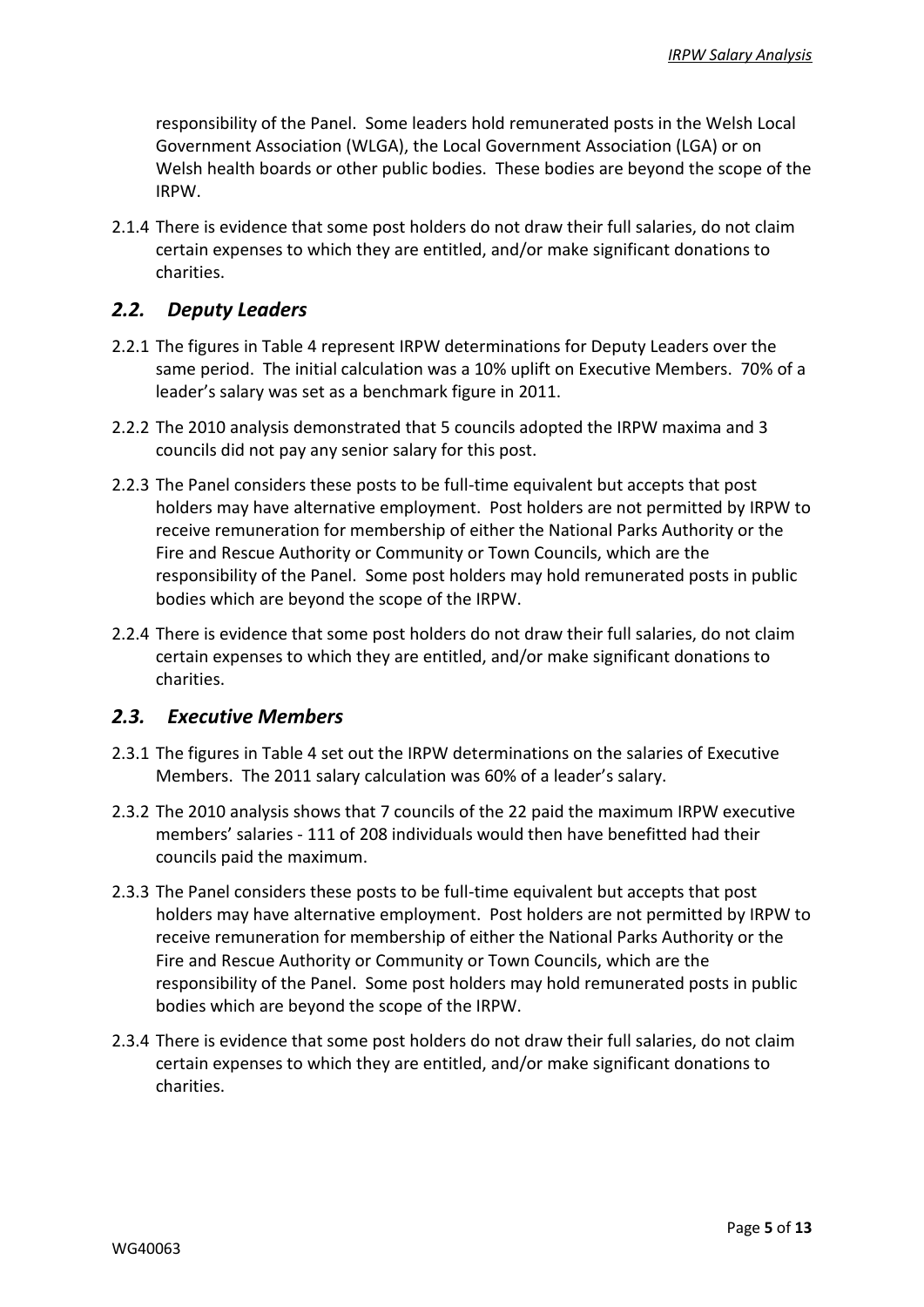#### *2.4. Chairs*

- 2.4.1 The figures in table 4 set out the IRPW determinations on the salaries of Chairs of committees in principal authorities. Prior to 2010, salaries were banded by authority according to population groups and differentiated between specific committees.
- 2.4.2 The Panel anticipates that the workload of a chair is significantly greater than that of a backbench member. Some chairing roles are, however, clearly more demanding than others.
- 2.4.3 In 2016, the Panel created two levels of payment, giving councils the opportunity to differentiate higher and lower workload levels. This flexibility was subsequently dropped when there was limited take up and inconsistent application.
- 2.4.4 Authorities may decide not to remunerate some chairs and may decide to remunerate other chairing roles which are not responsible for statutory matters.

#### *2.5. Opposition Leaders*

- 2.5.1 Table 4 sets out the IRPW remuneration for Leaders of the main opposition group. Such groups must comprise at least 10% of the membership of the council to qualify for salaries above that of a backbench member. These posts were initially banded.
- 2.5.2 In its 2012 Annual Report, the Panel linked this salary with that of a Chair.

#### *2.6. Group Leaders*

2.6.1 Table 4 sets out the IRPW remuneration for Leaders of other opposition groups. Such groups must comprise at least 10% of the membership of the council to qualify for salaries above that of a backbench member. These posts were initially banded.

#### *2.7. Civic Leaders and Deputies*

- 2.7.1 Table 4 represents IRP determinations on the salaries of civic leaders and their deputies. Many authorities still refer to this as a civic allowance.
- 2.7.2 IRPW assumed responsibilities for these senior salaries under the 2011 Measure and its first determinations came into force in 2012. Prior to this, local authorities set their own allowances for civic leaders and there was a wide variation of remuneration across Wales.
- 2.7.3 Councils may decide not to remunerate these posts. Councils may also decide to appoint a Presiding Officer to chair Council meetings.
- 2.7.4 Whilst, initially, the bands related, as with other senior salaries, to the population bands, in 2014 the Panel recognised that size of council was not an accurate reflection of civic workload. It therefore determined, following consultation, that councils could have the flexibility to decide which band to pay their civic leaders, based on workload. It also permitted civic leaders and deputies to be paid on different bands in the same authority according to their perceived relative workloads. Due to the lack of take-up in implementation of this approach, the Panel removed this more nuanced approach to levels of remuneration of civic leaders in 2019.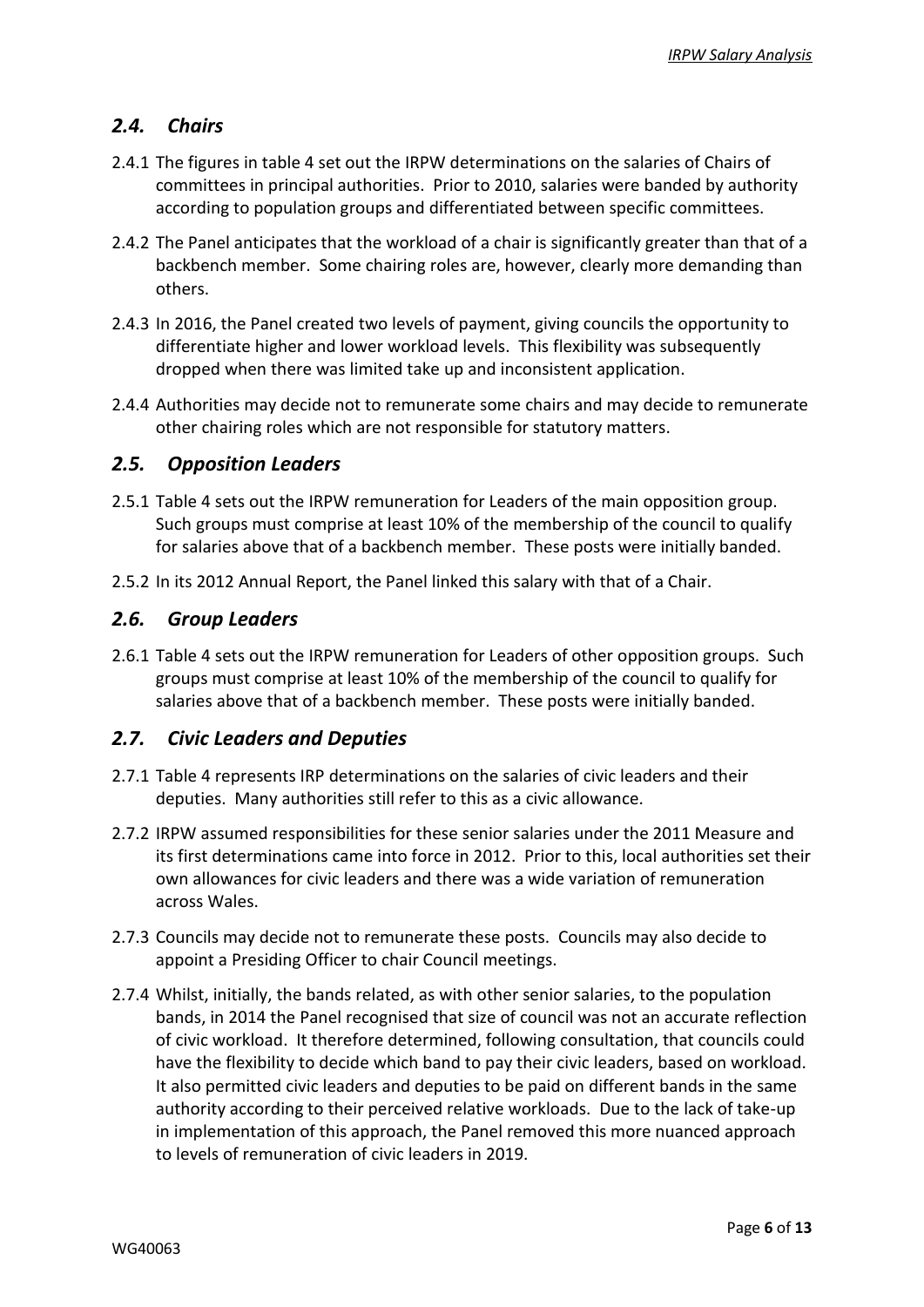2.7.5 Although the Panel is clear that civic salaries are intended as (taxed) remuneration for responsibilities, and almost all post holders have a very demanding diary of events in addition to their council duties, it appears to be a widespread expectation that incidental donations and clothing costs will be met from these payments. Authorities have a varied approach to civic transport, larger donations, civic events and secretarial support but appear to accept these basic support costs as a council budget rather than an individual responsibility. Most post holders are honoured to accept the roles and are resigned to the fact that their year of office, certainly as chair/mayor, will involve increased personal costs. The chair/mayor role is perceived as full time. The deputy role varies considerably from authority to authority (and possibly from year to year) but is not considered to be full time in normal circumstances. (See paragraphs 3.14 to 3.19 of the Annual Report).

#### *3.* **Summary**

- A. The Panel has to balance perceived public acceptability of increases against eroding levels of pay and differentials.
- B. Other comparable remuneration bodies (IRB and IPSA) have faced the same dilemma for AMs and MPs and have in the last 5 years each awarded a significant "catch up" payment and then adopted a benchmark approach to ensure the problem is not repeated.
- C. Affordability, acceptability and fairness are subjective terms. It is clear members' salary increases have fallen significantly behind any other comparable measures since they were set by the Panel at its inception. A reluctance to benchmark over the years, driven by perceptions of acceptability, is one reason for this state of affairs, with Panel members almost invariably opting for a lower figure than might otherwise be justified by such comparators.
- D. The Panel may abandon quoting the ASHE Wales Gross Median Salary as a valid benchmark within the annual report. It may be an understandable and even justifiable approach to seek a benchmark which relates to the salaries of members' constituents in Wales. However, this has not been applied since it was initially adopted. Had this benchmark been adopted and applied consistently, the basic member's salary would now be in excess of £16,600. Within the ASHE analysis there is now a variation of over 30% between the highest and lowest median salaries by principal authority area across Wales. It may also be appropriate to drop the concept of a "public service discount" which has limited value - what does this contribute to acceptability?
- E. Looking to the future, if, after any "catch up" increase, it is considered appropriate to adopt any benchmark for percentage adjustments, the Panel might adopt either the same approach as the Independent Remuneration Board/IPSA or NJC rates. The IRB approach would apply the percentage increase measured during the previous year of the ASHE Gross Median Salaries (differing from the 3/5ths of the actual pay previously adopted by IRPW). The NJC approach would apply the same rate applied to local government staff at a similar level of pay.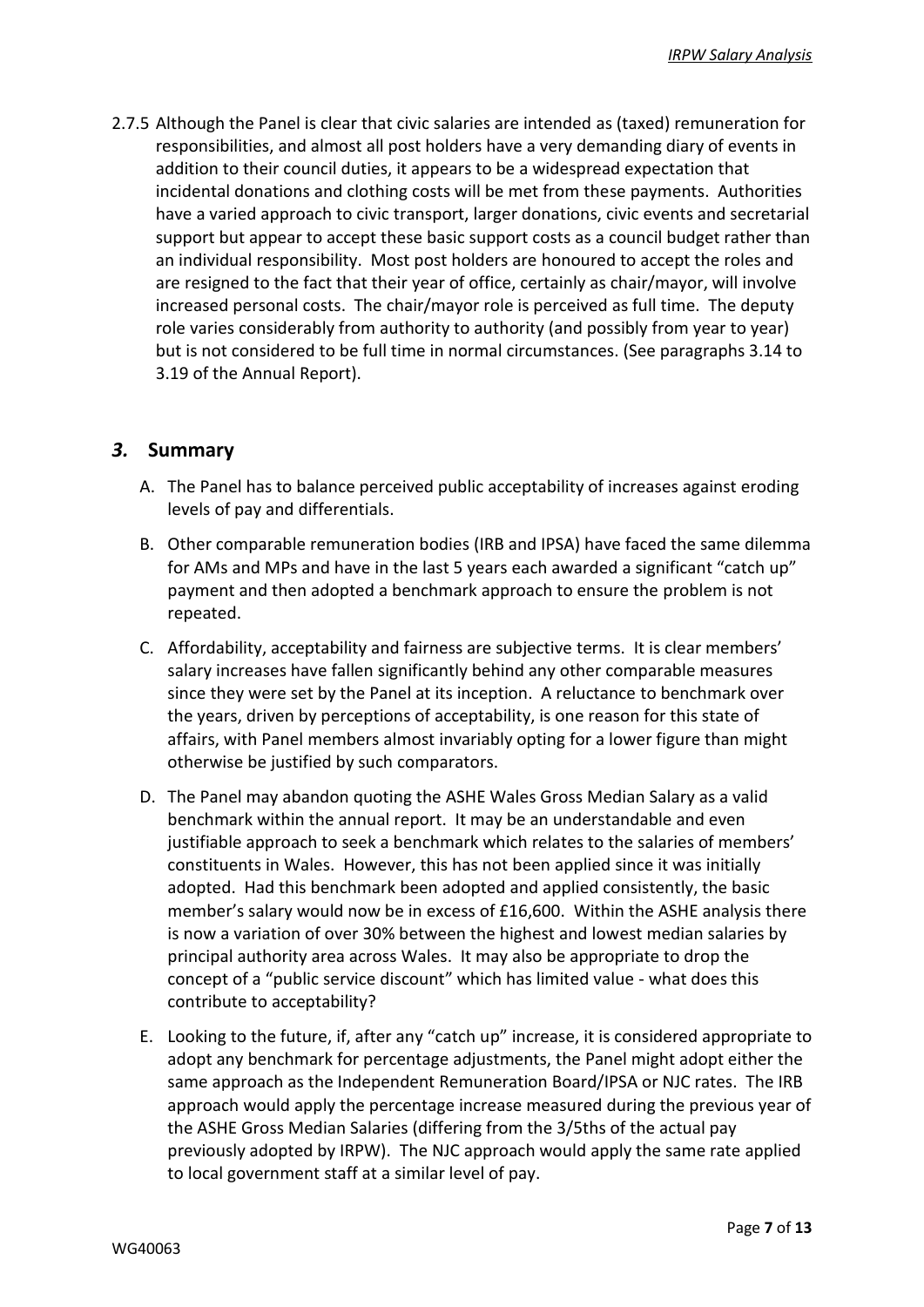- F. The compromise to a fixed approach to the basic salary could be to adopt an appropriate measure of adjustment as a principle but vary if there are exceptional circumstances.
- G. The Panel's approach to Senior Salaries might be criticised as being less generous, sometimes awarding only an increase to the basic rate element (as in 2020 but following a significant increase in 2019). The consequence is some limited erosion in differentials. The approach outlined in paragraph D would imply generally applying the same rate of increase to senior salaries as to the basic salary unless, exceptionally, the Panel considered this to be unreasonable.
- H. The Panel welcomes comments and ideas on these analyses.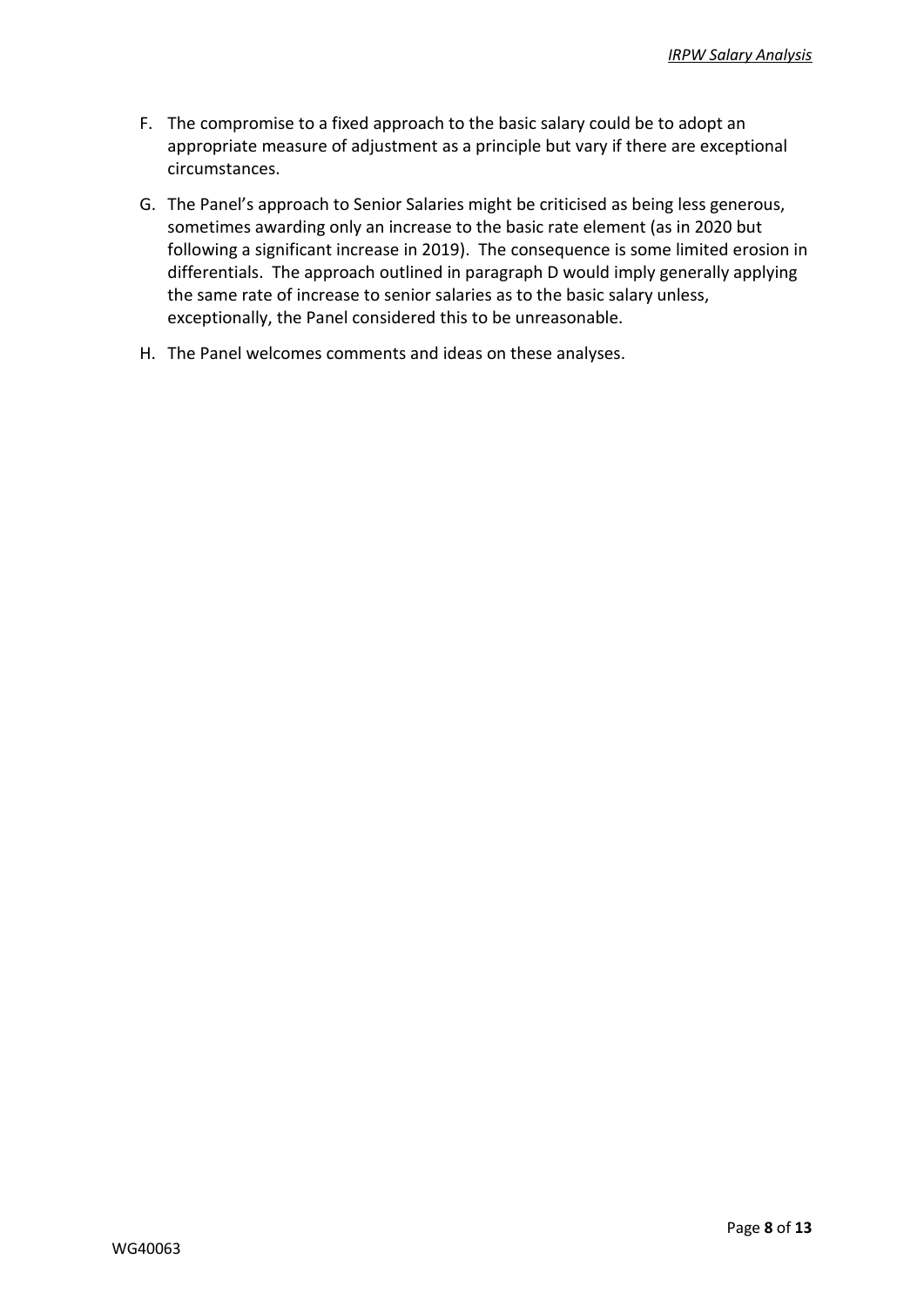#### *4.* **Notes**

## a. RPI figures: (July of respective year)

| Year       | 2012 | 2013     | 2014 | 2015         | 2016      | 2017 | 2018     | 2019 |
|------------|------|----------|------|--------------|-----------|------|----------|------|
| % increase | 3.1  | <u>.</u> | 1.6  | . . <u>.</u> | つに<br>د.ء | 4.1  | <u>.</u> |      |

## b. CPI figures: (May of respective year)

| Year       | 2012       | 2013 | 2014 | 2015 | 2016     | 2017         | 2018 | 2019 |
|------------|------------|------|------|------|----------|--------------|------|------|
| % increase | າ ໐<br>2.0 | 2.6  | ∸. ا |      | ົ<br>∪.J | າ ດ<br>ر . ے | 2.4  | ـ .  |

c. LA staff percentage increases - as measured for NJC spinal point 27:

| Year                 | 2012   | 2013   | 2014   | 2015   | 2016   | 2017   | 2018   | 2019   |
|----------------------|--------|--------|--------|--------|--------|--------|--------|--------|
| %<br><i>increase</i> | 0      | 0.7    | 0.43   | 2.05   | 1.0    | 1.0    | 2.0    | 2.6    |
| Annual               | 22,958 | 23,188 | 23,288 | 23,698 | 23,935 | 24,174 | 24,657 | 25,295 |
| <b>Hourly</b>        | 11.90  | 12.02  | 12.07  | 12.29  | 12.41  | 12.53  | 12.81  | 13.14  |
| $2/3$ rds            | 13,775 | 13,913 | 13,973 | 14,219 | 14,361 | 14,504 | 14,794 | 15177  |

## d. Median Wales-wide salaries:

| Year          | 2012   | 2013   | 2014   | 2015   | 2016   | 2017   | 2018   | 2019   |
|---------------|--------|--------|--------|--------|--------|--------|--------|--------|
| <b>Weekly</b> | 453    | 471    | 474    | 479    | 493    | 498    | 509    | 535    |
| Annual        | 23,563 | 24,499 | 24,655 | 24,915 | 25.643 | 25,904 | 26,476 | 27,828 |
| 3/5th         | 14,137 | 14,699 | 14,793 | 14,949 | 15,386 | 15,542 | 15,885 | 16,696 |
| $%$ incr      | 0.4    | 4.0    | 0.6    | 1.1    | 2.9    | 1.0    | 2.2    | 5.5    |

#### e. Living Wage:

(based on 35 hours per week for 52 weeks a year)

| Year                     | 2012   | 2013   | 2014   | 2015   | 2016   | 2017   | 2018   | 2019   |
|--------------------------|--------|--------|--------|--------|--------|--------|--------|--------|
| Hourly $(f)$             | 6.19   | 6.31   | 6.50   | 6.70   | 7.20   | 7.50   | 7.83   | 8.21   |
| <b>Annualised</b><br>(£) | 11,266 | 11,488 | 11,833 | 12,197 | 13,108 | 13,654 | 14,255 | 14,947 |
| $%$ inc                  | 0      | 1.9    | 3.0    | 3.1    | 7.5    | 4.2    | 4.4    | 4.9    |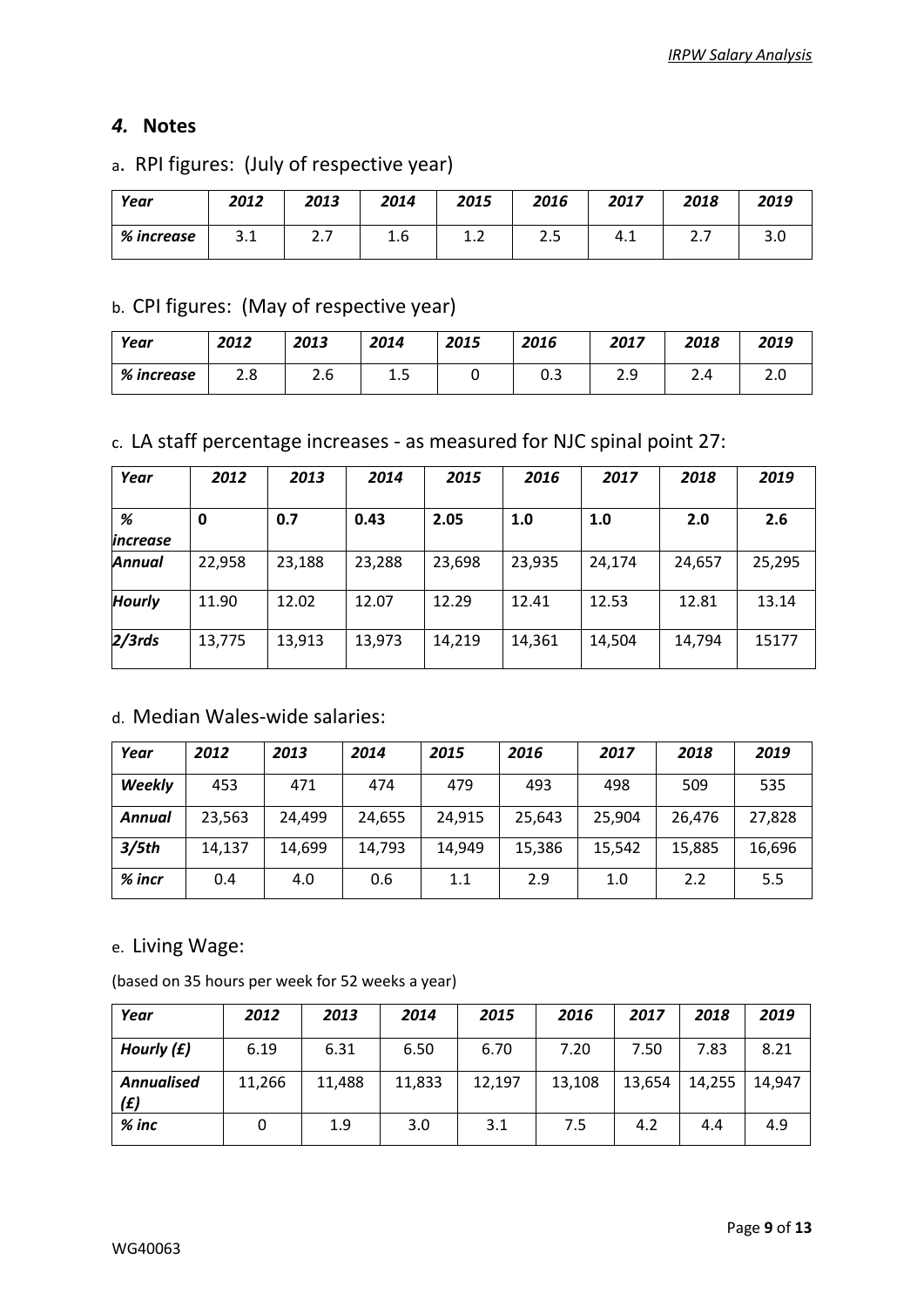|      | Actual $(f)$ | $%$ incr |
|------|--------------|----------|
| 2012 | 53,852       |          |
| 2013 | 53,852       | Ω        |
| 2014 | 53,852       | N        |
| 2015 | 53,852       | Ω        |
| 2016 | 54,391       | 1.0      |
| 2017 | 64,000       | 17.7     |
| 2018 | 65,344       | 2.1      |
| 2019 | 67,649       | 3.5      |

#### d. Analysis of Wales Assembly Members salary increases

#### e. Analysis of MPs salary increases

|      | Actual $(f)$ | $%$ incr |
|------|--------------|----------|
| 2012 | 65,738       |          |
| 2013 | 66,396       | 1.0      |
| 2014 | 67,060       | 1.0      |
| 2015 | 74,000       | 10.3     |
| 2016 | 74,962       | 1.3      |
| 2017 | 76,011       | 1.4      |
| 2018 | 77,379       | 1.8      |
| 2019 | 79,468       | 2.7      |

f. The multiplier to convert weekly to annual salary is 52.0152.

#### **REFERENCES:**

1. National living Wage: <https://www.gov.uk/national-minimum-wage-rates>

2. ASHE Wales median salary: [https://statswales.gov.wales/Catalogue/Business-Economy-and-](https://statswales.gov.wales/Catalogue/Business-Economy-and-Labour-Market/People-and-Work/Earnings/medianweeklyearnings-by-welshlocalareas-year)[Labour-Market/People-and-Work/Earnings/medianweeklyearnings-by-welshlocalareas-year](https://statswales.gov.wales/Catalogue/Business-Economy-and-Labour-Market/People-and-Work/Earnings/medianweeklyearnings-by-welshlocalareas-year)

3. RPI: [http://www.swanlowpark.co.uk/retail-price-index](http://www.swanlowpark.co.uk/retail-price-index.jsp)

4. CPI:<https://www.ons.gov.uk/economy/inflationandpriceindices/timeseries/d7g7/mm23>

5. NJC:<https://www.unison.org.uk/content/uploads/2018/08/New-NJC-Pay-Spine-2018-2019.pdf>

6. IPSA: <https://www.theipsa.org.uk/publications/consultations/review-of-mps-pay-and-pensions/>

7. Independent Remuneration Board: [http://www.assembly.wales/en/bus](http://www.assembly.wales/en/bus-home/committees/Pages/Committee-Profile.aspx?cid=375)[home/committees/Pages/Committee-Profile.aspx?cid=375](http://www.assembly.wales/en/bus-home/committees/Pages/Committee-Profile.aspx?cid=375)

*Stephen Mulholland*

*17 November 2019*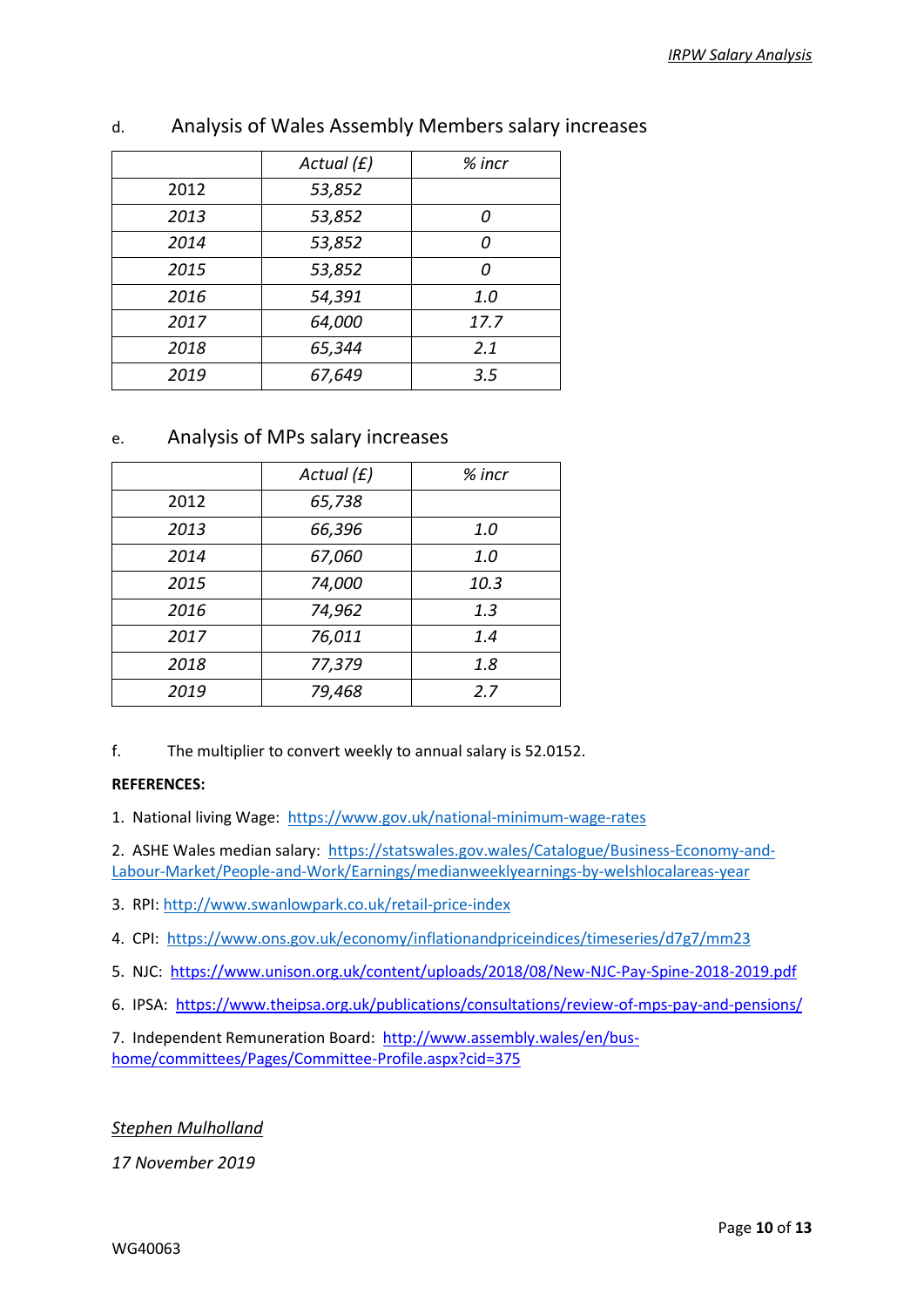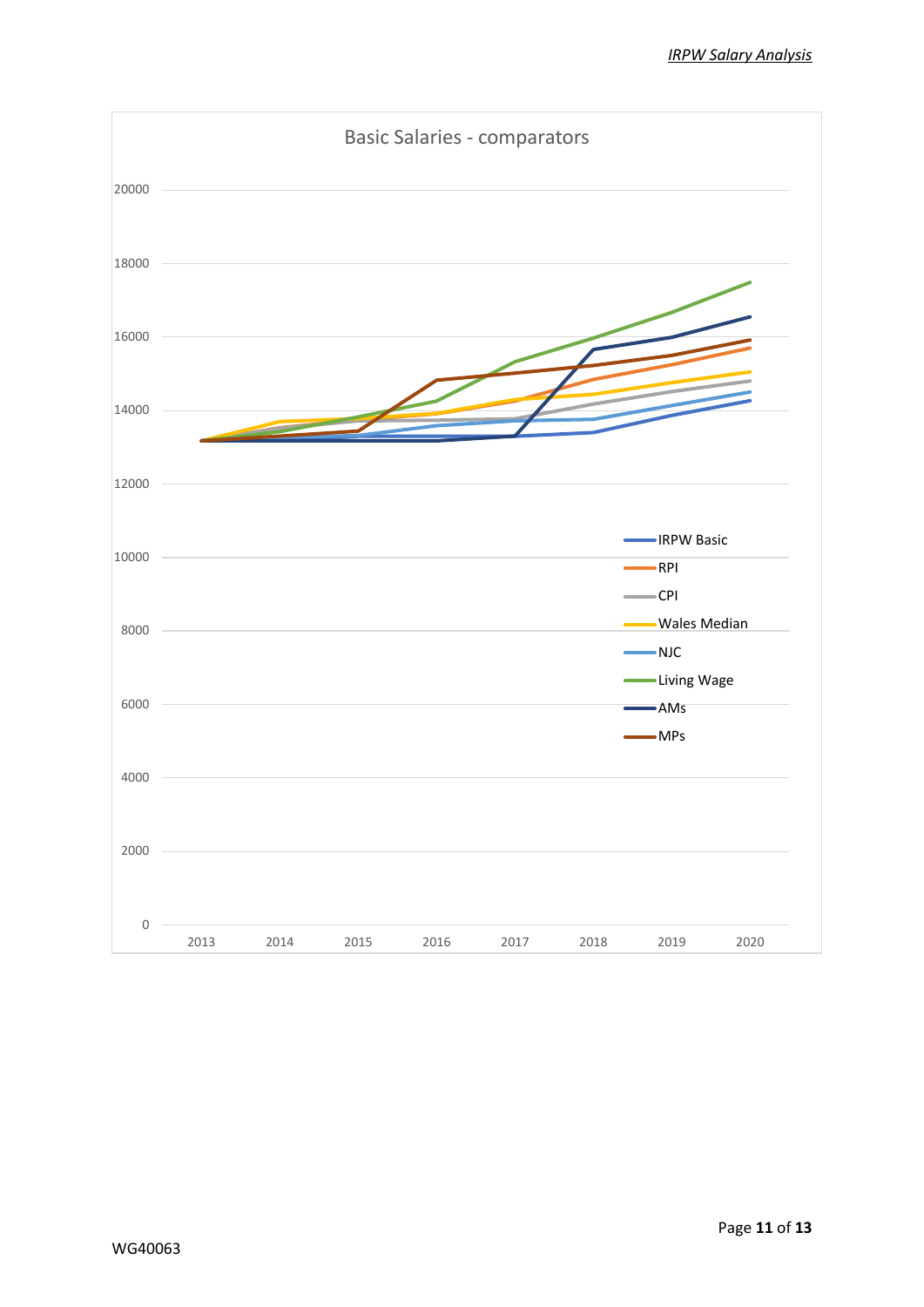